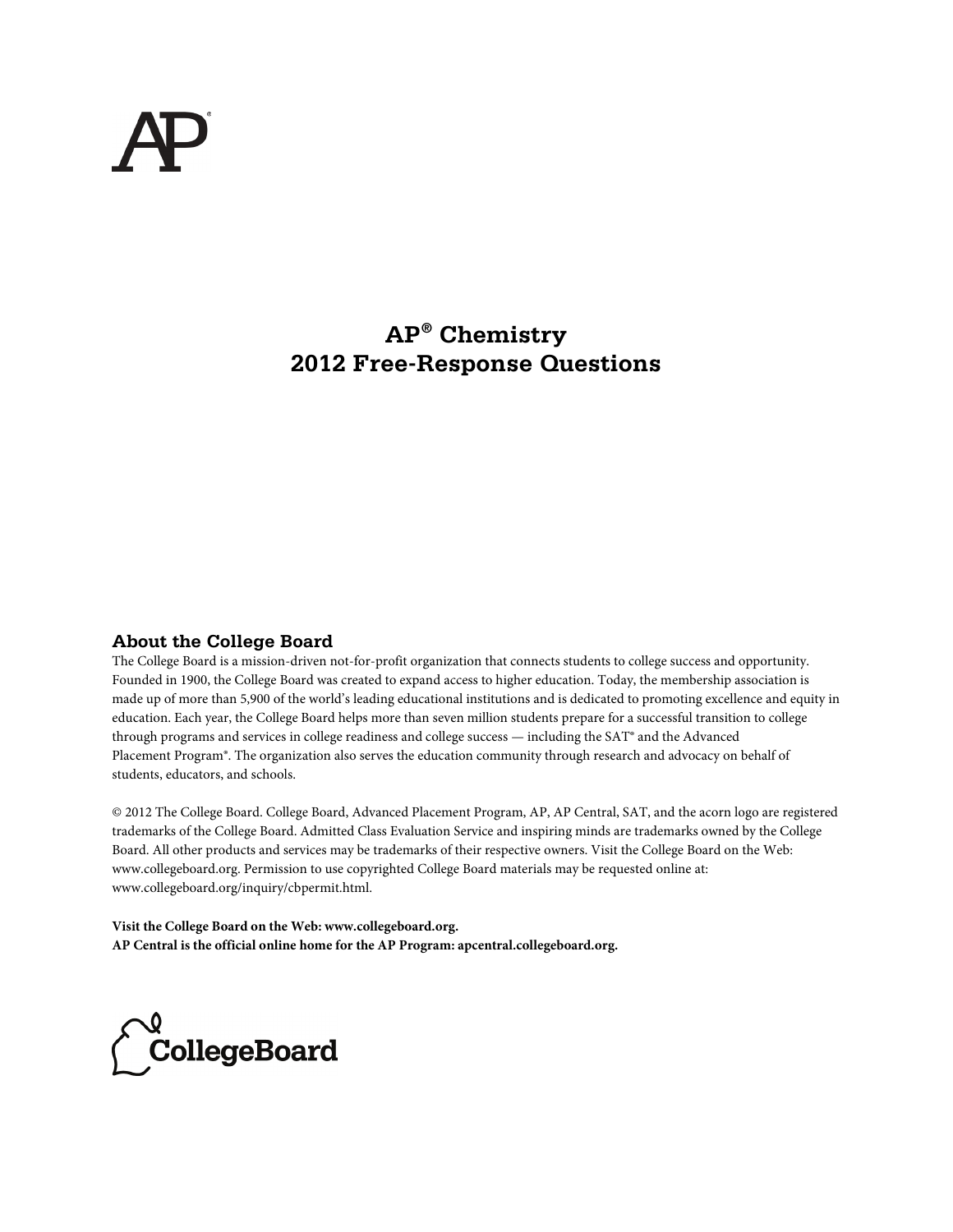INFORMATION IN THE TABLE BELOW AND IN THE TABLES ON PAGES 3-5 MAY BE USEFUL IN ANSWERING THE QUESTIONS IN THIS SECTION OF THE EXAMINATION.

|                           |                        |                  |                | $\overline{\mathsf{P}}$ | ERIODIC TABLE OF THE ELEMENTS |                 |                      |              |                        |                        |                            |                         |                 |                         |                           |                         |                      |
|---------------------------|------------------------|------------------|----------------|-------------------------|-------------------------------|-----------------|----------------------|--------------|------------------------|------------------------|----------------------------|-------------------------|-----------------|-------------------------|---------------------------|-------------------------|----------------------|
|                           |                        |                  |                |                         |                               |                 |                      |              |                        |                        |                            |                         |                 |                         |                           |                         | $\mathcal{L}$        |
| $\blacksquare$            |                        |                  |                |                         |                               |                 |                      |              |                        |                        |                            |                         |                 |                         |                           |                         | He                   |
| 1.008                     |                        |                  |                |                         |                               |                 |                      |              |                        |                        |                            |                         |                 |                         |                           |                         | 4.00                 |
| 3                         | 4                      |                  |                |                         |                               |                 |                      |              |                        |                        |                            | 5                       | $\circ$         | $\overline{ }$          | $\infty$                  | Ç                       | $\overline{10}$      |
| $\ddot{\Xi}$              | Be                     |                  |                |                         |                               |                 |                      |              |                        |                        |                            | B                       | $\cup$          | Z                       | $\bullet$                 | E                       | $\tilde{\mathbf{z}}$ |
| 6.94                      | 0.66                   |                  |                |                         |                               |                 |                      |              |                        |                        |                            | 10.81                   | 12.01           | 14.01                   | 16.00                     | 19.00                   | 20.18                |
|                           | $\overline{c}$         |                  |                |                         |                               |                 |                      |              |                        |                        |                            | $\mathbf{13}$           | $\overline{1}$  | 15                      | $\overline{16}$           | $\overline{17}$         | $\frac{8}{18}$       |
| $\mathbf{z}$              | $\mathbf{M}\mathbf{g}$ |                  |                |                         |                               |                 |                      |              |                        |                        |                            | $\overline{\mathbf{A}}$ | $\ddot{\bm{c}}$ | $\mathbf{r}$            | $\boldsymbol{\omega}$     | $\overline{\mathbb{C}}$ | Ar                   |
| 22.99                     | 24.30                  |                  |                |                         |                               |                 |                      |              |                        |                        |                            | 26.98                   | 28.09           | 30.97                   | 32.06                     | 35.45                   | 39.95                |
| $\overline{19}$           | $\overline{c}$         | $\overline{21}$  | 22             | 23                      | $\overline{24}$               | 25              | 26                   | 27           | 28                     | 29                     | $\boldsymbol{\mathcal{S}}$ | $\overline{31}$         | 32              | 33                      | 34                        | 35                      | 36                   |
| $\mathbf{K}$              | $\mathbf{C}\mathbf{a}$ | $\mathbf{S}$ c   | Ë              |                         | $\mathbf{C}$                  | Mn              | $\mathbf{F}$ e       | $\mathbf{C}$ | Ż                      | $\vec{C}$              | $\mathbf{Zn}$              | Ga                      | $G$ e           | As                      | $S$ e                     | Br                      | Kr                   |
| 39.10                     | 40.08                  | 44.96            | 47.90          | 50.94                   | 52.00                         | 54.94           | 55.85                | 58.93        | 58.69                  | 63.55                  | 65.39                      | 69.72                   | 72.59           | 74.92                   | 78.96                     | 79.90                   | 83.80                |
| 37                        | 38                     | 39               | $\frac{1}{2}$  | $\frac{1}{4}$           | 42                            | 43              | $\frac{4}{3}$        | 45           | $\frac{4}{6}$          | 47                     | 48                         | $\frac{49}{5}$          | $\overline{50}$ | 51                      | 52                        | 53                      | 54                   |
| Rb                        | $\mathbf{S}$ r         |                  | $\mathbf{Z}$ r | Ž                       | $\mathbf{M}$                  | $\mathbf{T}$ c  | $\mathbf{\tilde{z}}$ | Rh           | $_{\rm Pd}$            | $\mathbf{A}\mathbf{g}$ | Cd                         | $\mathbf{u}$            | $\mathbf{S}$    | $\overline{\mathbf{S}}$ | Te                        |                         | Xe                   |
| 85.47                     | 87.62                  | 88.91            | 91.22          | 92.91                   | 95.94                         | (98)            | 101.1                | 102.91       | 106.42                 | 107.87                 | 112.41                     | 114.82                  | 118.71          | 121.75                  | 127.60                    | 126.91                  | 131.29               |
| 55                        | 56                     | 57               | 72             | $73$                    | $74$                          | 75              | 76                   | 77           | $78$                   | 79                     | $\rm 80$                   | $\overline{\bf 8}$      | $82\,$          | 83                      | $\,84$                    | 85                      | $8\,$                |
| $\mathbf{C}^{\mathbf{S}}$ | Ba                     | $\sum_{i=1}^{k}$ | Hf             | E                       | $\geqslant$                   | Re              | $\overline{O}s$      | $\mathbf{H}$ | $\mathbf{r}$           | Au                     | Hg                         | E                       | P <sub>b</sub>  | $\ddot{\mathbf{B}}$     | $\mathbf{P}_{\mathbf{0}}$ | $\overline{\mathbf{A}}$ | Rn                   |
| 132.91                    | 137.33                 | 138.91           | 178.49         | 180.95                  | 183.85                        | 186.21          | 190.2                | 192.2        | 195.08                 | 196.97                 | 200.59                     | 204.38                  | 207.2           | 208.98                  | (209)                     | (210)                   | (222)                |
| 87                        | $88\,$                 | 89               | 104            | 105                     | 106                           | 107             | 108                  | 109          | 110                    | $\Xi$                  |                            |                         |                 |                         |                           |                         |                      |
| $\mathbf{F}$              | Ra                     | $\frac{1}{2}$    | Rf             | ⋝                       | $\mathbf{S}^{\mathbf{g}}$     | Bh              | Hs                   | Mt           | $\mathbf{D}\mathbf{s}$ | Rg                     |                            |                         |                 |                         |                           |                         |                      |
| (223)                     | 226.02                 | 227.03           | (261)          | (262)                   | (266)                         | (264)           | (277)                | (268)        | (271)                  | (272)                  |                            |                         |                 |                         |                           |                         |                      |
|                           |                        |                  |                |                         |                               |                 |                      |              |                        |                        |                            |                         |                 |                         |                           |                         |                      |
|                           |                        |                  | 58             | 59                      | $60\,$                        | $\overline{61}$ | 62                   | 63           | $\mathcal{L}$          | 65                     | 66                         | 67                      | $68\,$          | $69\,$                  | 70                        | $\overline{71}$         |                      |
| *Lanthanide Series        |                        |                  | $C$ e          | È                       | $\overline{\mathbf{z}}$       | Pm              | Sm                   | Eu           | $\vec{c}$              | $\mathbf{T}$           | $\mathbf{D}\mathbf{y}$     | H <sub>0</sub>          | Er              | Tm                      | $\mathbf{Y}$              | $\mathbf{L}$ u          |                      |
|                           |                        |                  | 140.12         | 140.91                  | 144.24                        | (145)           | 150.4                | 151.97       | 157.25                 | 158.93                 | 162.50                     | 164.93                  | 167.26          | 168.93                  | 173.04                    | 174.97                  |                      |
|                           |                        |                  | $90\,$         | $\overline{6}$          | 92                            | 93              | 64                   | 95           | 96                     | 97                     | 98                         | 66                      | 100             | $101\,$                 | 102                       | 103                     |                      |
|                           | †Actinide Series       |                  | T <sub>h</sub> | La                      |                               | $\mathbf{p}$    | $P_{\mathbf{u}}$     | Am           | $\mathbb{S}$           | Bk                     | $\mathbf{C}$               | $\mathbf{E}$            | Fm              | Md                      | $\mathbf{\hat{z}}$        | $\mathbf{r}_{1}$        |                      |
|                           |                        |                  |                | 232.04 231.04           | 238.03                        | (237)           | (244)                | (243)        | (247)                  | (247)                  | (251)                      | (252)                   | (257)           | (258)                   | (259)                     | (262)                   |                      |

DO NOT DETACH FROM BOOK.

 **GO ON TO THE NEXT PAGE.**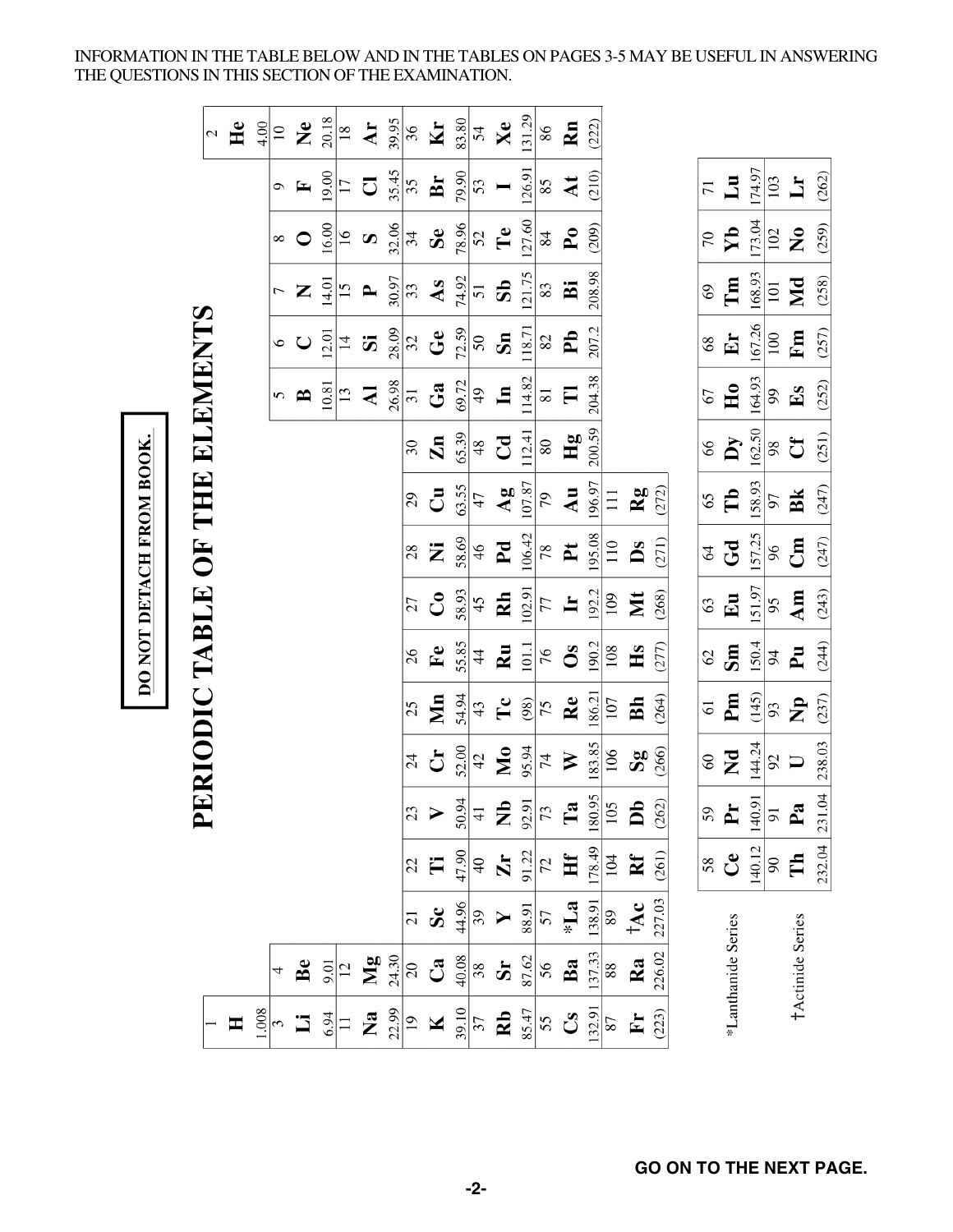|                              | Half-reaction |                      | $E^{\circ}$ (V) |
|------------------------------|---------------|----------------------|-----------------|
| $F_2(g) + 2e^-$              | $\rightarrow$ | $2F^-$               | 2.87            |
| $\text{Co}^{3+} + e^{-}$     | $\rightarrow$ | $\mathrm{Co}^{2+}$   | 1.82            |
| $Au^{3+} + 3e^{-}$           | $\rightarrow$ | Au(s)                | 1.50            |
| $Cl_2(g) + 2e^-$             | $\rightarrow$ | $2\,\mathrm{Cl}^-$   | 1.36            |
| $O_2(g) + 4H^+ + 4e^-$       | $\rightarrow$ | $2H_2O(l)$           | 1.23            |
| $Br_2(l) + 2e^-$             | $\rightarrow$ | $2Br^-$              | 1.07            |
| $2Hg^{2+} + 2e^-$            | $\rightarrow$ | $\text{Hg}_{2}^{2+}$ | 0.92            |
| $\text{Hg}^{2+}$ + 2 $e^-$   | $\rightarrow$ | Hg(l)                | 0.85            |
| $Ag^+ + e^-$                 | $\rightarrow$ | Ag(s)                | 0.80            |
| $\text{Hg}_2^{2+}$ + 2 $e^-$ | $\rightarrow$ | 2Hg(l)               | 0.79            |
| $\text{Fe}^{3+} + e^{-}$     | $\rightarrow$ | $\mathrm{Fe}^{2+}$   | 0.77            |
| $I_2(s) + 2e^{-t}$           | $\rightarrow$ | $2I^-$               | 0.53            |
| $Cu^{+} + e^{-}$             | $\rightarrow$ | Cu(s)                | 0.52            |
| $Cu^{2+} + 2e^{-}$           | $\rightarrow$ | Cu(s)                | 0.34            |
| $Cu^{2+} + e^{-}$            | $\rightarrow$ | $Cu+$                | 0.15            |
| $\text{Sn}^{4+}$ + 2 $e^-$   | $\rightarrow$ | $\mathrm{Sn}^{2+}$   | 0.15            |
| $S(s) + 2H^{+} + 2e^{-}$     | $\rightarrow$ | $H_2S(g)$            | 0.14            |
| $2H^{+} + 2e^{-}$            | $\rightarrow$ | $H_2(g)$             | 0.00            |
| $Pb^{2+} + 2e^{-}$           | $\rightarrow$ | Pb(s)                | $-0.13$         |
| $\text{Sn}^{2+}$ + 2 $e^-$   | $\rightarrow$ | Sn(s)                | $-0.14$         |
| $Ni^{2+} + 2e^{-}$           | $\rightarrow$ | $\mathrm{Ni}(s)$     | $-0.25$         |
| $\cos^{2+} + 2e^{-}$         | $\rightarrow$ | Co(s)                | $-0.28$         |
| $Cd^{2+} + 2e^{-}$           | $\rightarrow$ | Cd(s)                | $-0.40$         |
| $Cr^{3+} + e^{-}$            | $\rightarrow$ | $\mathrm{Cr}^{2+}$   | $-0.41$         |
| $\text{Fe}^{2+}$ + 2 $e^-$   | $\rightarrow$ | Fe(s)                | $-0.44$         |
| $Cr^{3+} + 3e^{-}$           | $\rightarrow$ | Cr(s)                | $-0.74$         |
| $\text{Zn}^{2+}$ + 2 $e^-$   | $\rightarrow$ | Zn(s)                | $-0.76$         |
| $2H_2O(l) + 2e^-$            | $\rightarrow$ | $H_2(g) + 2OH^-$     | $-0.83$         |
| $Mn^{2+} + 2e^-$             | $\rightarrow$ | Mn(s)                | $-1.18$         |
| $Al^{3+} + 3e^{-}$           | $\rightarrow$ | AI(s)                | $-1.66$         |
| $Be^{2+} + 2e^{-}$           | $\rightarrow$ | Be(s)                | $-1.70$         |
| $Mg^{2+} + 2e^{-}$           | $\rightarrow$ | Mg(s)                | $-2.37$         |
| $Na^+ + e^-$                 | $\rightarrow$ | Na(s)                | $-2.71$         |
| $Ca^{2+} + 2e^{-}$           | $\rightarrow$ | Ca(s)                | $-2.87$         |
| $\text{Sr}^{2+}$ + 2 $e^-$   | $\rightarrow$ | Sr(s)                | $-2.89$         |
| $Ba^{2+} + 2e^{-}$           | $\rightarrow$ | Ba(s)                | $-2.90$         |
| $Rb^{+} + e^{-}$             | $\rightarrow$ | Rb(s)                | $-2.92$         |
| $K^+ + e^-$                  | $\rightarrow$ | K(s)                 | $-2.92$         |
| $\text{Cs}^+ + e^-$          | $\rightarrow$ | Cs(s)                | $-2.92$         |
| $Li^+ + e^-$                 | $\rightarrow$ | Li(s)                | $-3.05$         |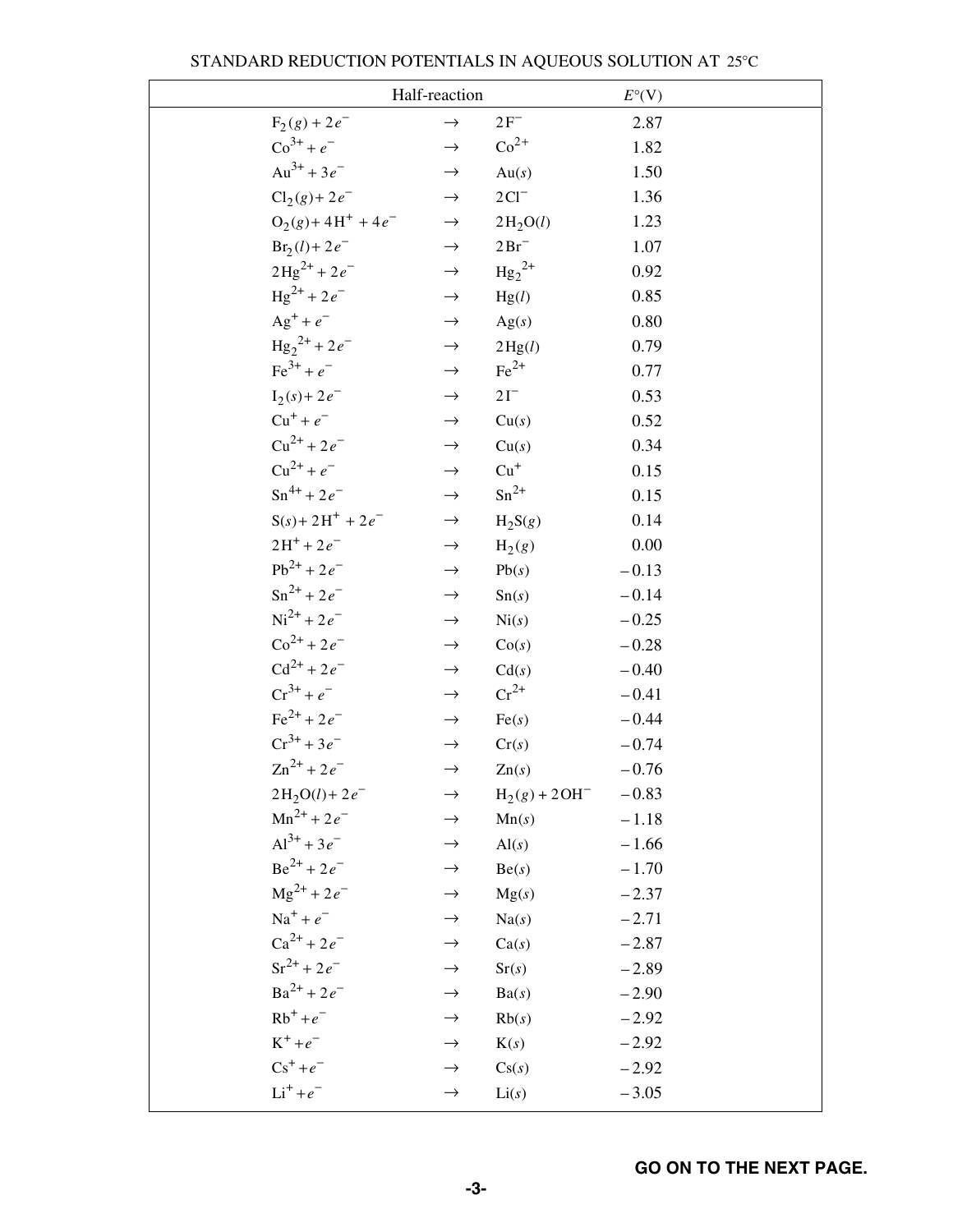#### ADVANCED PLACEMENT CHEMISTRY EQUATIONS AND CONSTANTS

### **ATOMIC STRUCTURE**

$$
E = hv \t c = \lambda v
$$
  

$$
\lambda = \frac{h}{mv} \t p = mv
$$
  

$$
E_n = \frac{-2.178 \times 10^{-18}}{n^2} \text{ joule}
$$

#### **EQUILIBRIUM**

$$
K_a = \frac{[H^+][A^-]}{[HA]}
$$
  
\n
$$
K_b = \frac{[OH^-][HB^+]}{[B]}
$$
  
\n
$$
K_w = [OH^-][H^+] = 1.0 \times 10^{-14} \text{ @ } 25^{\circ}\text{C}
$$
  
\n
$$
= K_a \times K_b
$$
  
\n
$$
pH = -\log[H^+], \text{ pOH} = -\log[OH^-]
$$
  
\n
$$
14 = pH + pOH
$$
  
\n
$$
pH = pK_a + \log \frac{[A^-]}{[HA]}
$$
  
\n
$$
pOH = pK_b + \log \frac{[HB^+]}{[B]}
$$
  
\n
$$
pK_a = -\log K_a, pK_b = -\log K_b
$$
  
\n
$$
K_p = K_c (RT)^{\Delta n},
$$
  
\nwhere  $\Delta n$  = moles product gas – moles reactant gas

# **THERMOCHEMISTRY/KINETICS**

$$
\Delta S^{\circ} = \sum S^{\circ} \text{ products } -\sum S^{\circ} \text{ reactants}
$$
  
\n
$$
\Delta H^{\circ} = \sum \Delta H^{\circ} \text{ products } -\sum \Delta H^{\circ} \text{ reactants}
$$
  
\n
$$
\Delta G^{\circ} = \sum \Delta G^{\circ} \text{ products } -\sum \Delta G^{\circ} \text{ reactants}
$$
  
\n
$$
\Delta G^{\circ} = \Delta H^{\circ} - T \Delta S^{\circ}
$$
  
\n
$$
= -RT \ln K = -2.303 RT \log K
$$
  
\n
$$
= -n \mathcal{F} E^{\circ}
$$
  
\n
$$
\Delta G = \Delta G^{\circ} + RT \ln Q = \Delta G^{\circ} + 2.303 RT \log Q
$$
  
\n
$$
q = mc\Delta T
$$
  
\n
$$
C_p = \frac{\Delta H}{\Delta T}
$$
  
\n
$$
\ln[A]_t - \ln[A]_0 = -kt
$$
  
\n
$$
\frac{1}{[A]_t} - \frac{1}{[A]_0} = kt
$$

 $\ln k = \frac{-E_a}{R} \left(\frac{1}{T}\right) + \ln A$ 

energy  $v =$  velocity  $n =$  principal quantum number  $\lambda$  = wavelength  $m =$  mass  $p =$  momentum  $E =$  energy  $v =$  $v = \text{frequency}$   $n =$  $m =$  mass Speed of light,  $c = 3.0 \times 10^8$  m s<sup>-1</sup> Planck's constant,  $h = 6.63 \times 10^{-34}$  J s Boltzmann's constant,  $k = 1.38 \times 10^{-23}$  J K<sup>-1</sup> Avogadro's number =  $6.022 \times 10^{23}$  mol<sup>-1</sup> Electron charge,  $e = -1.602 \times 10^{-19}$  coulomb 1 electron volt per atom =  $96.5$  kJ mol<sup>-1</sup>

#### Equilibrium Constants

(weak acid) *a K*  $K_b$  (weak base)  $K_w$  (water)  $K_p$  (gas pressure)  $K_c$  (molar concentrations)

 $S^{\circ}$  = standard entropy

 $H^{\circ}$  = standard enthalpy

 $G^{\circ}$  = standard free energy

 $E^{\circ}$  = standard reduction potential

- $T =$  temperature
- $n =$  moles
- $m = \text{mass}$
- $q =$  heat
- $c$  = specific heat capacity

$$
C_p
$$
 = molar heat capacity at constant pressure

- $E_a$  = activation energy
- $k =$  rate constant
- A = frequency factor

Faraday's constant,  $\mathcal{F} = 96,500$  coulombs per mole of electrons

> Gas constant,  $R = 8.31$  J mol<sup>-1</sup> K<sup>-1</sup>  $= 0.0821$  L atm mol<sup>-1</sup> K<sup>-1</sup>

> > $= 62.4$  L torr mol<sup>-1</sup> K<sup>-1</sup>

 $= 8.31$  volt coulomb mol<sup>-1</sup> K<sup>-1</sup>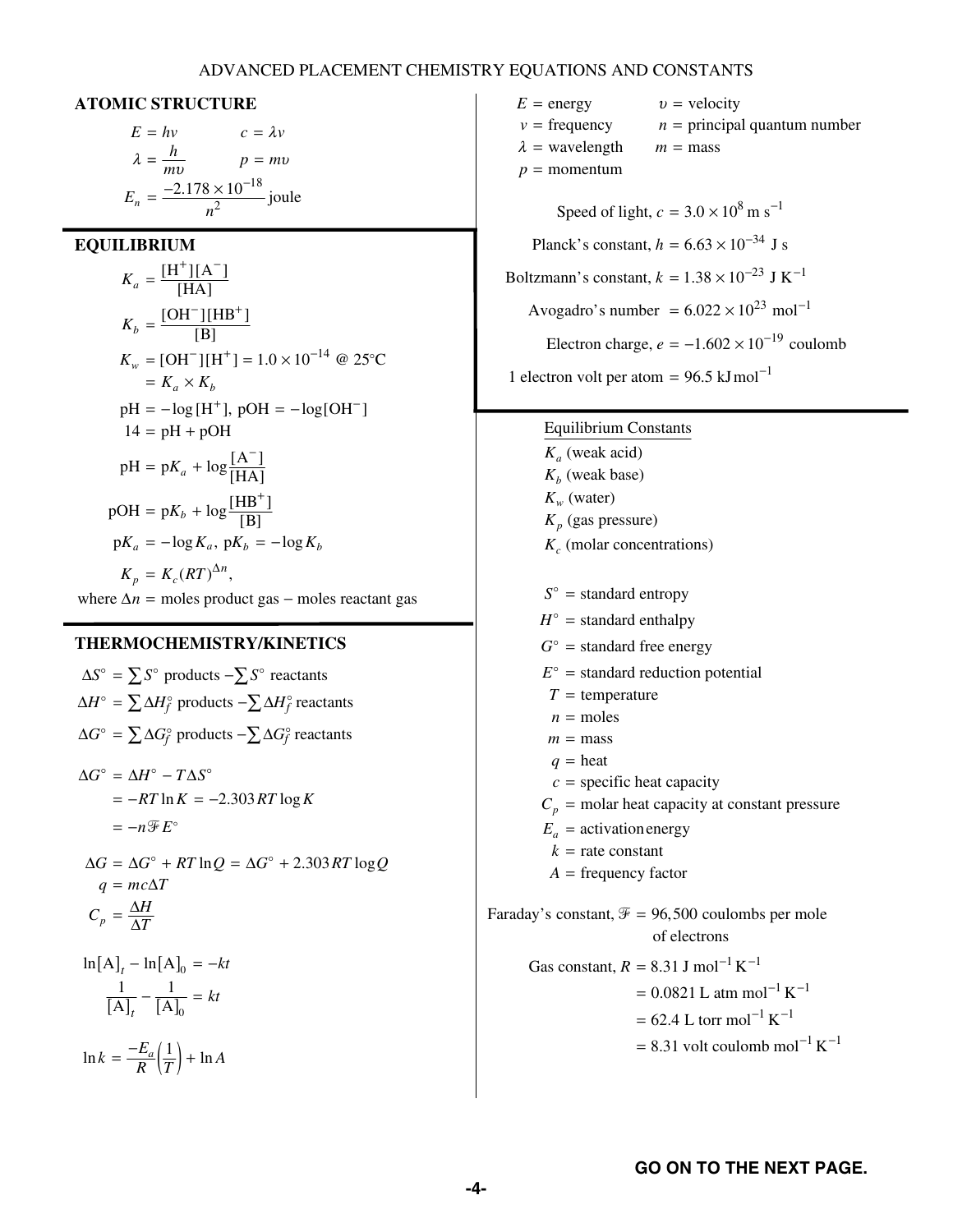#### **GASES, LIQUIDS, AND SOLUTIONS**

$$
PV = nRT
$$
\n
$$
\left(P + \frac{n^2 a}{V^2}\right)(V - nb) = nRT
$$
\n
$$
P_A = P_{total} \times X_A, \text{where } X_A = \frac{\text{moles A}}{\text{total moles}}
$$
\n
$$
P_{total} = P_A + P_B + P_C + \dots
$$
\n
$$
n = \frac{m}{M}
$$
\n
$$
K = {}^{\circ}C + 273
$$
\n
$$
\frac{P_1V_1}{T_1} = \frac{P_2V_2}{T_2}
$$
\n
$$
D = \frac{m}{V}
$$
\n
$$
u_{rms} = \sqrt{\frac{3kT}{m}} = \sqrt{\frac{3RT}{M}}
$$
\n
$$
KE \text{ per molecule } = \frac{1}{2}mv^2
$$
\n
$$
KE \text{ per molecule } = \frac{3}{2}RT
$$
\n
$$
\frac{r_1}{r_2} = \sqrt{\frac{M_2}{M_1}}
$$
\n
$$
\text{molarity}, M = \text{moles solute per liter solution}
$$
\n
$$
\text{molarity} = \text{moles solute per kilogram solvent}
$$
\n
$$
\Delta T_f = iK_f \times \text{molality}
$$
\n
$$
\pi = iMRT
$$
\n
$$
A = abc
$$

#### **OXIDATION-REDUCTION; ELECTROCHEMISTRY**

$$
Q = \frac{[C]^c [D]^d}{[A]^a [B]^b}, \text{ where } aA + bB \to cC + dD
$$
  

$$
I = \frac{q}{t}
$$
  

$$
E_{cell} = E_{cell}^{\circ} - \frac{RT}{n^{\mathcal{F}}} \ln Q = E_{cell}^{\circ} - \frac{0.0592}{n} \log Q \text{ @ } 25^{\circ}C
$$
  

$$
\log K = \frac{nE^{\circ}}{0.0592}
$$

 $P =$  pressure  $V =$  volume  $T =$  temperature  $n =$  number of moles  $D =$  density  $m = \text{mass}$  $v =$  velocity  $u_{rms}$  = root-mean-square speed  $KE =$  kinetic energy  $r$  = rate of effusion  $M = \text{molar mass}$  $\pi$  = osmotic pressure *i* = van't Hoff factor  $K_f$  = molal freezing-point depression constant  $K_b$  = molal boiling-point elevation constant  $A =$ absorbance *a* = molar absorptivity  $b =$  path length  $c =$  concentration Q = reaction quotient  $I =$  current (amperes)  $q =$  charge (coulombs)  $t =$  time (seconds)  $E^{\circ}$  = standard reduction potential  $K =$  equilibrium constant Gas constant,  $R = 8.31$  J mol<sup>-1</sup> K<sup>-1</sup>

 $= 0.0821$  L atm mol<sup>-1</sup> K<sup>-1</sup>  $= 62.4$  L torr mol<sup>-1</sup> K<sup>-1</sup>  $= 8.31$  volt coulomb mol<sup>-1</sup> K<sup>-1</sup> Boltzmann's constant,  $k = 1.38 \times 10^{-23}$  J K<sup>-1</sup>  $K_f$  for  $H_2O = 1.86$  K kg mol<sup>-1</sup>  $K_b$  for  $H_2O = 0.512$  K kg mol<sup>-1</sup>  $1 atm = 760 mm Hg$  $= 760$  torr  $STP = 0.00^{\circ}$ C and 1.0 atm Faraday's constant,  $\mathcal{F} = 96,500$  coulombs per mole of electrons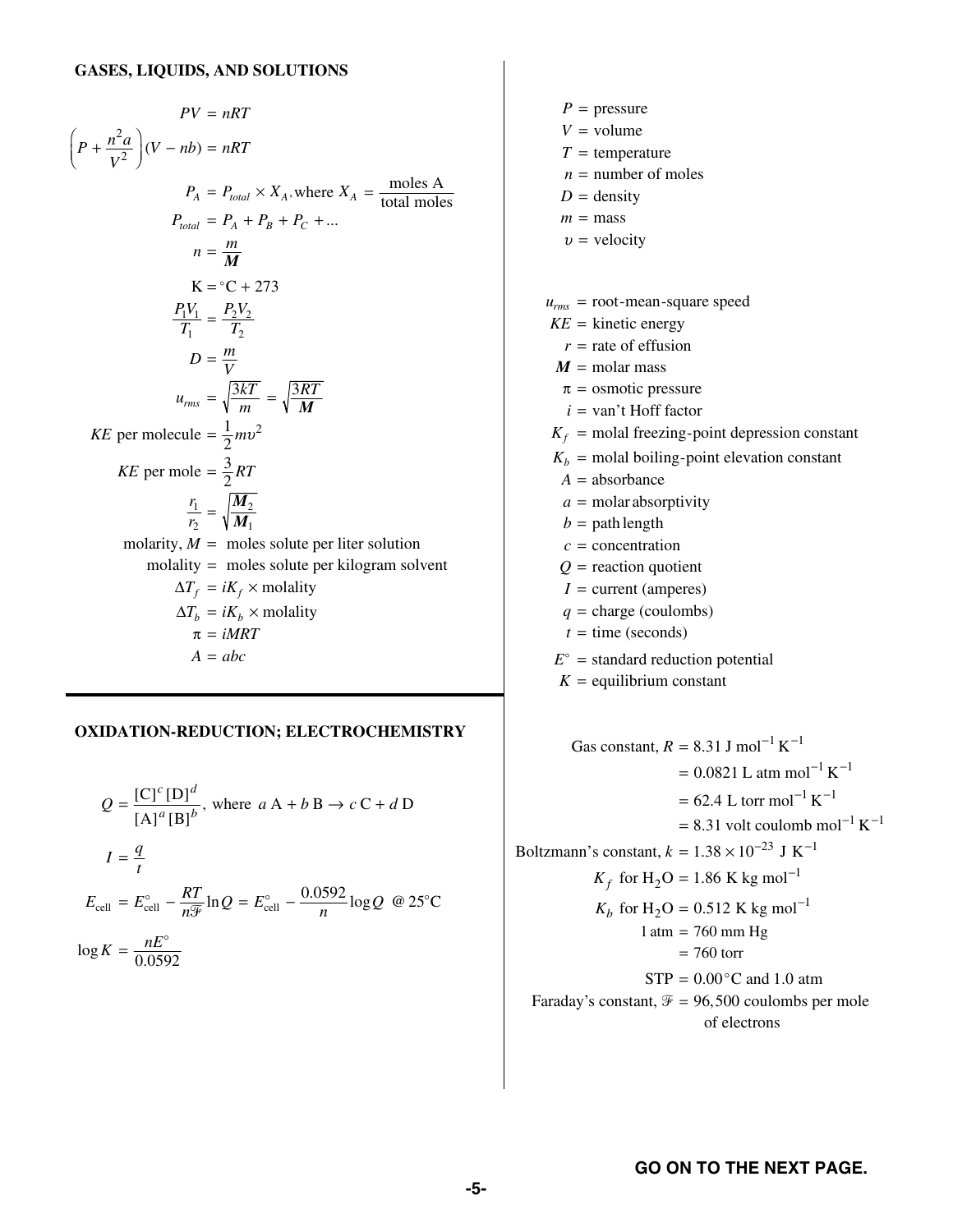#### **CHEMISTRY**

**Section II** 

**(Total time—95 minutes)** 

#### **Part A**

# **Time—55 minutes YOU MAY USE YOUR CALCULATOR FOR PART A.**

CLEARLY SHOW THE METHOD USED AND THE STEPS INVOLVED IN ARRIVING AT YOUR ANSWERS. It is to your advantage to do this, since you may obtain partial credit if you do and you will receive little or no credit if you do not. Attention should be paid to significant figures. Be sure to write all your answers to the questions on the lined pages following each question in this booklet.

Answer Questions 1, 2, and 3. The Section II score weighting for each question is 20 percent.

 1. A 1.22 g sample of a pure monoprotic acid, HA, was dissolved in distilled water. The HA solution was then titrated with 0.250 *M* NaOH. The pH was measured throughout the titration, and the equivalence point was reached when 40.0 mL of the NaOH solution had been added. The data from the titration are recorded in the table below.

| Volume of 0.250 M NaOH<br>Added (mL) | pH of Titrated<br>Solution |
|--------------------------------------|----------------------------|
| 0.00                                 | ?                          |
| 10.0                                 | 3.72                       |
| 20.0                                 | 4.20                       |
| 30.0                                 | ?                          |
| 40.0                                 | 8.62                       |
| 50.0                                 | 12.40                      |

- (a) Explain how the data in the table above provide evidence that HA is a weak acid rather than a strong acid.
- (b) Write the balanced net-ionic equation for the reaction that occurs when the solution of NaOH is added to the solution of HA .
- (c) Calculate the number of moles of HA that were titrated.
- (d) Calculate the molar mass of HA .

The equation for the dissociation reaction of HA in water is shown below.

$$
HA(aq) + H_2O(l) \ge H_3O^+(aq) + A^-(aq) \qquad K_a = 6.3 \times 10^{-5}
$$

- (e) Assume that the initial concentration of the HA solution (before any NaOH solution was added) is 0.200 *M.*  Determine the pH of the initial HA solution.
- (f) Calculate the value of  $[H_3O^+]$  in the solution after 30.0 mL of NaOH solution is added and the total volume of the solution is 80.0 mL.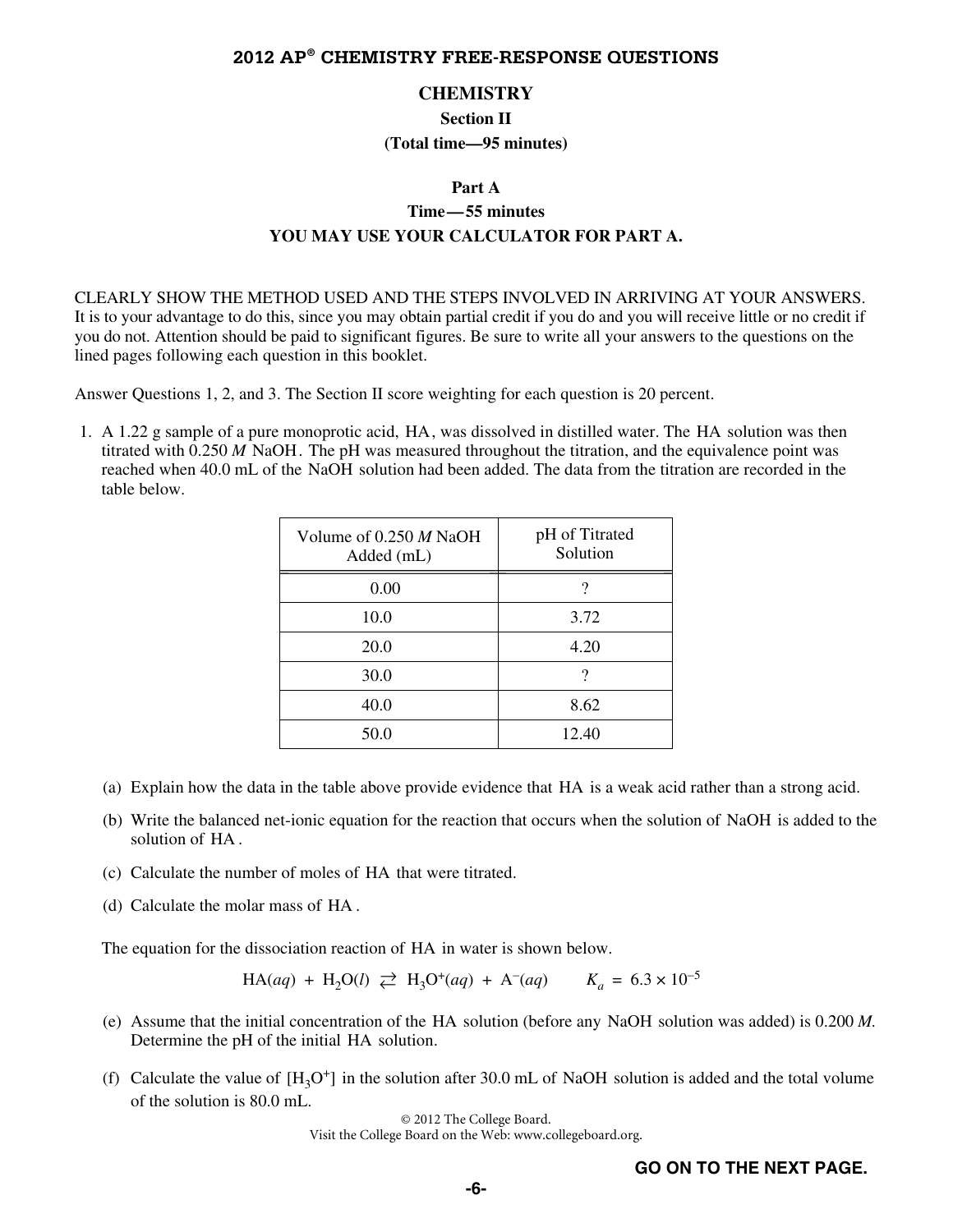- 2. A sample of a pure, gaseous hydrocarbon is introduced into a previously evacuated rigid 1.00 L vessel. The pressure of the gas is 0.200 atm at a temperature of 127°C.
	- (a) Calculate the number of moles of the hydrocarbon in the vessel.
	- (b)  $O_2(g)$  is introduced into the same vessel containing the hydrocarbon. After the addition of the  $O_2(g)$ , the total pressure of the gas mixture in the vessel is 1.40 atm at 127 $^{\circ}$ C. Calculate the partial pressure of O<sub>2</sub>(*g*) in the vessel.

 The mixture of the hydrocarbon and oxygen is sparked so that a complete combustion reaction occurs, producing  $CO<sub>2</sub>(g)$  and H<sub>2</sub>O(*g*). The partial pressures of these gases at 127°C are 0.600 atm for  $CO<sub>2</sub>(g)$  and 0.800 atm for  $H_2O(g)$ . There is  $O_2(g)$  remaining in the container after the reaction is complete.

- (c) Use the partial pressures of  $CO<sub>2</sub>(g)$  and  $H<sub>2</sub>O(g)$  to calculate the partial pressure of the  $O<sub>2</sub>(g)$  consumed in the combustion.
- (d) On the basis of your answers above, write the balanced chemical equation for the combustion reaction and determine the formula of the hydrocarbon.
- (e) Calculate the mass of the hydrocarbon that was combusted.
- (f) As the vessel cools to room temperature, droplets of liquid water form on the inside walls of the container. Predict whether the pH of the water in the vessel is less than 7, equal to 7, or greater than 7. Explain your prediction.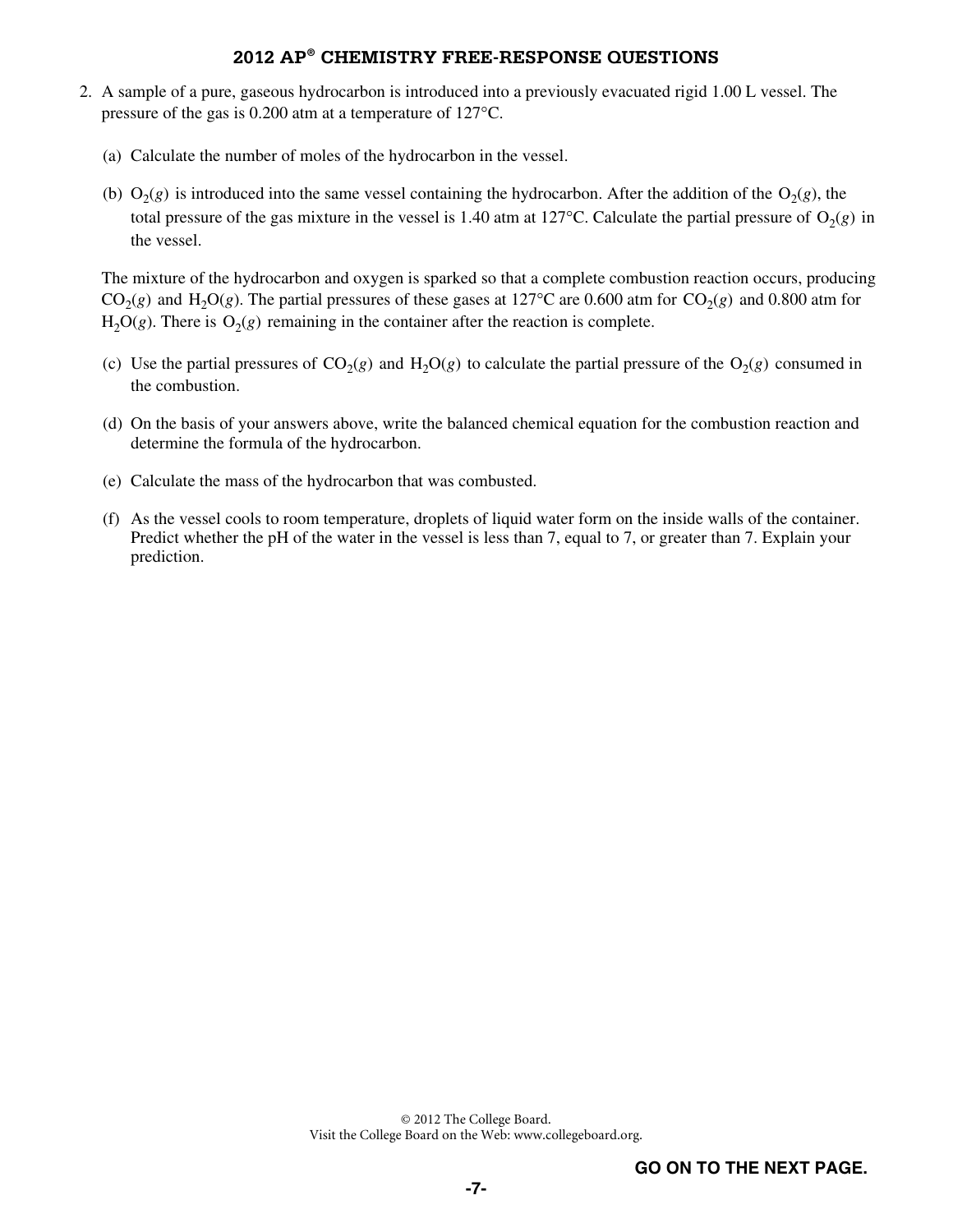

3. A sample of  $CH_3CH_2NH_2$  is placed in an insulated container, where it decomposes into ethene and ammonia according to the reaction represented above.

| Substance           | Absolute Entropy, $S^{\circ}$ ,<br>in $J/(mol·K)$ at 298 K |
|---------------------|------------------------------------------------------------|
| $CH_3CH_2NH_2(g)$   | 284.9                                                      |
| $CH_2CH_2(g)$       | 219.3                                                      |
| NH <sub>3</sub> (g) | 192.8                                                      |

- (a) Using the data in the table above, calculate the value, in J/(mol*rxn*⋅K), of the standard entropy change, Δ*S*°, for the reaction at 298 K.
- (b) Using the data in the table below, calculate the value, in kJ/mol*rxn* , of the standard enthalpy change, Δ*H*°, for the reaction at 298 K.

| Bond                                     |     | $C-C$ $C=C$ $C-H$ $C-N$ |     |     | $N-H$ |
|------------------------------------------|-----|-------------------------|-----|-----|-------|
| <b>Average Bond Enthalpy</b><br>(kJ/mol) | 348 | 614                     | 413 | 293 | 391   |

(c) Based on your answer to part (b), predict whether the temperature of the contents of the insulated container will increase, decrease, or remain the same as the reaction proceeds. Justify your prediction.

An experiment is carried out to measure the rate of the reaction, which is first order. A 4.70  $\times$  10<sup>-3</sup> mol sample of CH<sub>3</sub>CH<sub>2</sub>NH<sub>2</sub> is placed in a previously evacuated 2.00 L container at 773 K. After 20.0 minutes, the concentration of the CH<sub>3</sub>CH<sub>2</sub>NH<sub>2</sub> is found to be  $3.60 \times 10^{-4}$  mol/L.

- (d) Calculate the rate constant for the reaction at 773 K. Include units with your answer.
- (e) Calculate the initial rate, in  $M$  min<sup>-1</sup>, of the reaction at 773 K.
- (f) If  $3C_{112}N_{112}$  $\frac{1}{[CH_3CH_2NH_2]}$  is plotted versus time for this reaction, would the plot result in a straight line or would it result in a curve? Explain your reasoning.

# **STOP**

**If you finish before time is called, you may check your work on this part only. Do not turn to the other part of the test until you are told to do so.**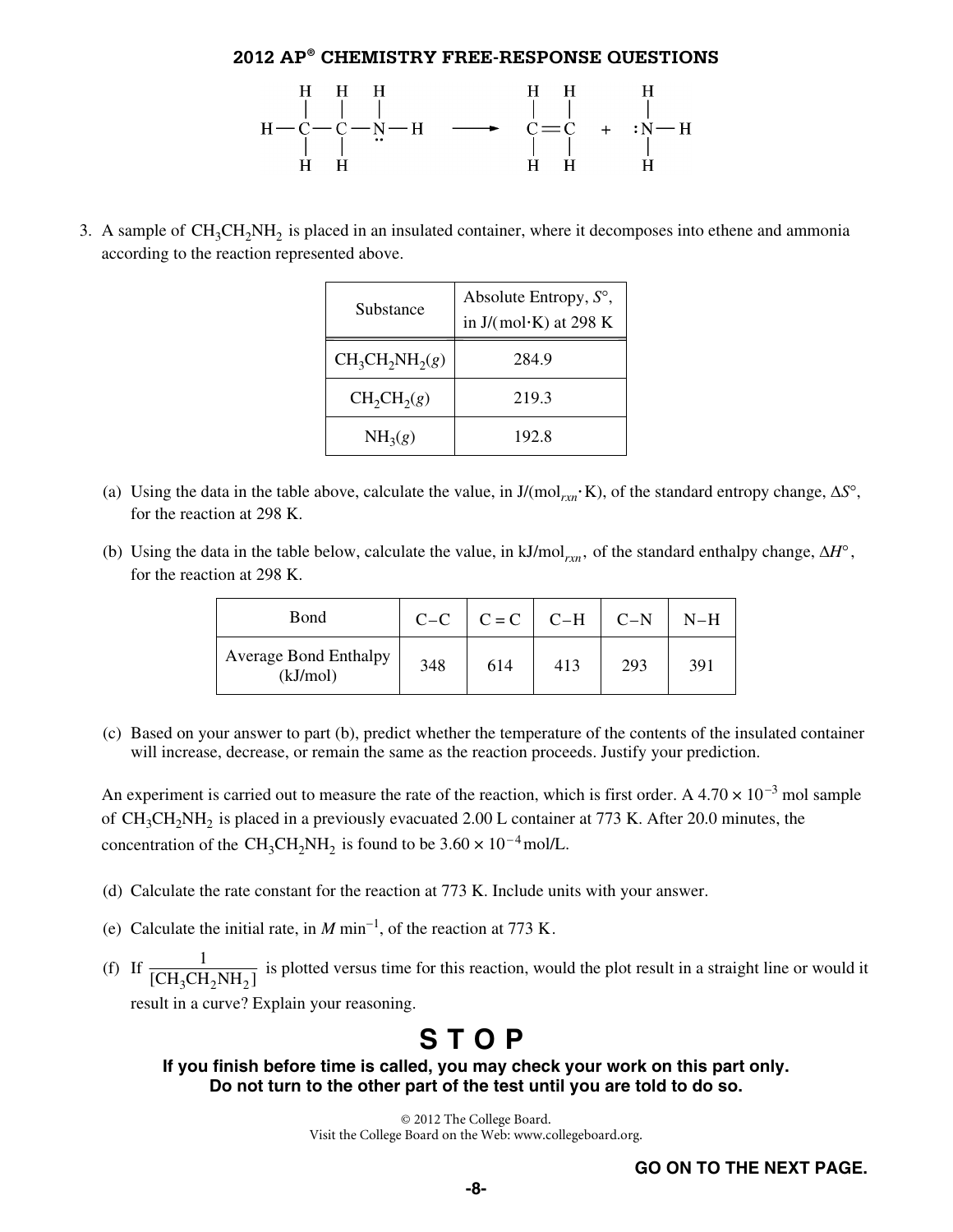#### **CHEMISTRY**

**Part B** 

**Time—40 minutes** 

# **NO CALCULATORS MAY BE USED FOR PART B.**

Answer Question 4 below. The Section II score weighting for this question is 10 percent.

 4. For each of the following three reactions, write a balanced equation for the reaction in part (i) and answer the question about the reaction in part (ii). In part (i), coefficients should be in terms of lowest whole numbers. Assume that solutions are aqueous unless otherwise indicated. Represent substances in solutions as ions if the substances are extensively ionized. Omit formulas for any ions or molecules that are unchanged by the reaction. You may use the empty space at the bottom of the next page for scratch work, but only equations that are written in the answer boxes provided will be scored.

| EXAMPLE:<br>A strip of magnesium metal is added to a solution of silver(I) nitrate. |
|-------------------------------------------------------------------------------------|
| (i) Balanced equation:<br>$Mg + 2Ag^+ \longrightarrow Mg^{2+} + 2Ag$                |
| (ii) Which substance is oxidized in the reaction?<br>Mg is oxidized.                |

(a) A piece of solid strontium carbonate is dropped into a 0.1 *M* solution of hydrochloric acid.

(i) Balanced equation:

(ii) Indicate one thing that would be observed as the reaction occurs.

\_\_\_\_\_\_\_\_\_\_\_\_\_\_\_\_\_\_\_\_\_\_\_\_\_\_\_\_\_\_\_\_\_\_\_\_\_\_\_\_\_\_\_\_\_\_\_\_\_\_\_\_\_\_\_\_\_\_\_\_\_\_\_\_\_\_\_\_\_\_\_\_\_\_\_\_\_\_\_\_\_\_\_\_\_\_ \_\_\_\_\_\_\_\_\_\_\_\_\_\_\_\_\_\_\_\_\_\_\_\_\_\_\_\_\_\_\_\_\_\_\_\_\_\_\_\_\_\_\_\_\_\_\_\_\_\_\_\_\_\_\_\_\_\_\_\_\_\_\_\_\_\_\_\_\_\_\_\_\_\_\_\_\_\_\_\_\_\_\_\_\_\_ \_\_\_\_\_\_\_\_\_\_\_\_\_\_\_\_\_\_\_\_\_\_\_\_\_\_\_\_\_\_\_\_\_\_\_\_\_\_\_\_\_\_\_\_\_\_\_\_\_\_\_\_\_\_\_\_\_\_\_\_\_\_\_\_\_\_\_\_\_\_\_\_\_\_\_\_\_\_\_\_\_\_\_\_\_\_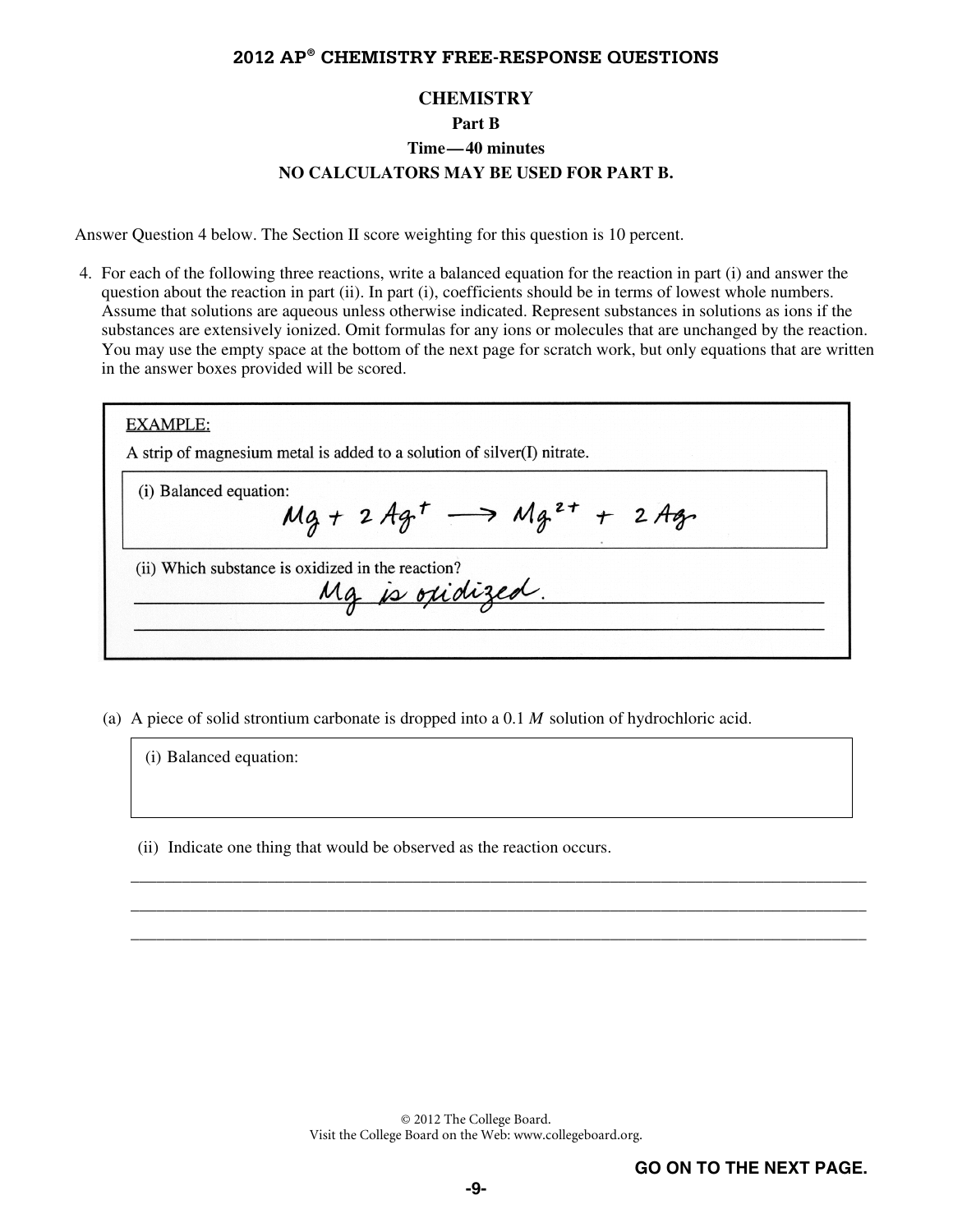(b) Magnesium metal is strongly heated in oxygen gas.

(i) Balanced equation:

 (ii) What is the oxidation number of magnesium before the reaction occurs, and what is the oxidation number of magnesium after the reaction is complete?

\_\_\_\_\_\_\_\_\_\_\_\_\_\_\_\_\_\_\_\_\_\_\_\_\_\_\_\_\_\_\_\_\_\_\_\_\_\_\_\_\_\_\_\_\_\_\_\_\_\_\_\_\_\_\_\_\_\_\_\_\_\_\_\_\_\_\_\_\_\_\_\_\_\_\_\_\_\_\_\_\_\_\_\_\_\_ \_\_\_\_\_\_\_\_\_\_\_\_\_\_\_\_\_\_\_\_\_\_\_\_\_\_\_\_\_\_\_\_\_\_\_\_\_\_\_\_\_\_\_\_\_\_\_\_\_\_\_\_\_\_\_\_\_\_\_\_\_\_\_\_\_\_\_\_\_\_\_\_\_\_\_\_\_\_\_\_\_\_\_\_\_\_ \_\_\_\_\_\_\_\_\_\_\_\_\_\_\_\_\_\_\_\_\_\_\_\_\_\_\_\_\_\_\_\_\_\_\_\_\_\_\_\_\_\_\_\_\_\_\_\_\_\_\_\_\_\_\_\_\_\_\_\_\_\_\_\_\_\_\_\_\_\_\_\_\_\_\_\_\_\_\_\_\_\_\_\_\_\_

(c) A solution of nickel(II) chloride is added to a solution of sodium hydroxide, forming a precipitate.

(i) Balanced equation:

 (ii) If equal volumes of 1.0 *M* nickel(II) chloride and 1.0 *M* sodium hydroxide are used, what ion is present in the solution in the highest concentration after the precipitate forms?

\_\_\_\_\_\_\_\_\_\_\_\_\_\_\_\_\_\_\_\_\_\_\_\_\_\_\_\_\_\_\_\_\_\_\_\_\_\_\_\_\_\_\_\_\_\_\_\_\_\_\_\_\_\_\_\_\_\_\_\_\_\_\_\_\_\_\_\_\_\_\_\_\_\_\_\_\_\_\_\_\_\_\_\_\_\_ \_\_\_\_\_\_\_\_\_\_\_\_\_\_\_\_\_\_\_\_\_\_\_\_\_\_\_\_\_\_\_\_\_\_\_\_\_\_\_\_\_\_\_\_\_\_\_\_\_\_\_\_\_\_\_\_\_\_\_\_\_\_\_\_\_\_\_\_\_\_\_\_\_\_\_\_\_\_\_\_\_\_\_\_\_\_ \_\_\_\_\_\_\_\_\_\_\_\_\_\_\_\_\_\_\_\_\_\_\_\_\_\_\_\_\_\_\_\_\_\_\_\_\_\_\_\_\_\_\_\_\_\_\_\_\_\_\_\_\_\_\_\_\_\_\_\_\_\_\_\_\_\_\_\_\_\_\_\_\_\_\_\_\_\_\_\_\_\_\_\_\_\_

## **YOU MAY USE THE SPACE BELOW FOR SCRATCH WORK, BUT ONLY EQUATIONS THAT ARE WRITTEN IN THE ANSWER BOXES PROVIDED WILL BE SCORED.**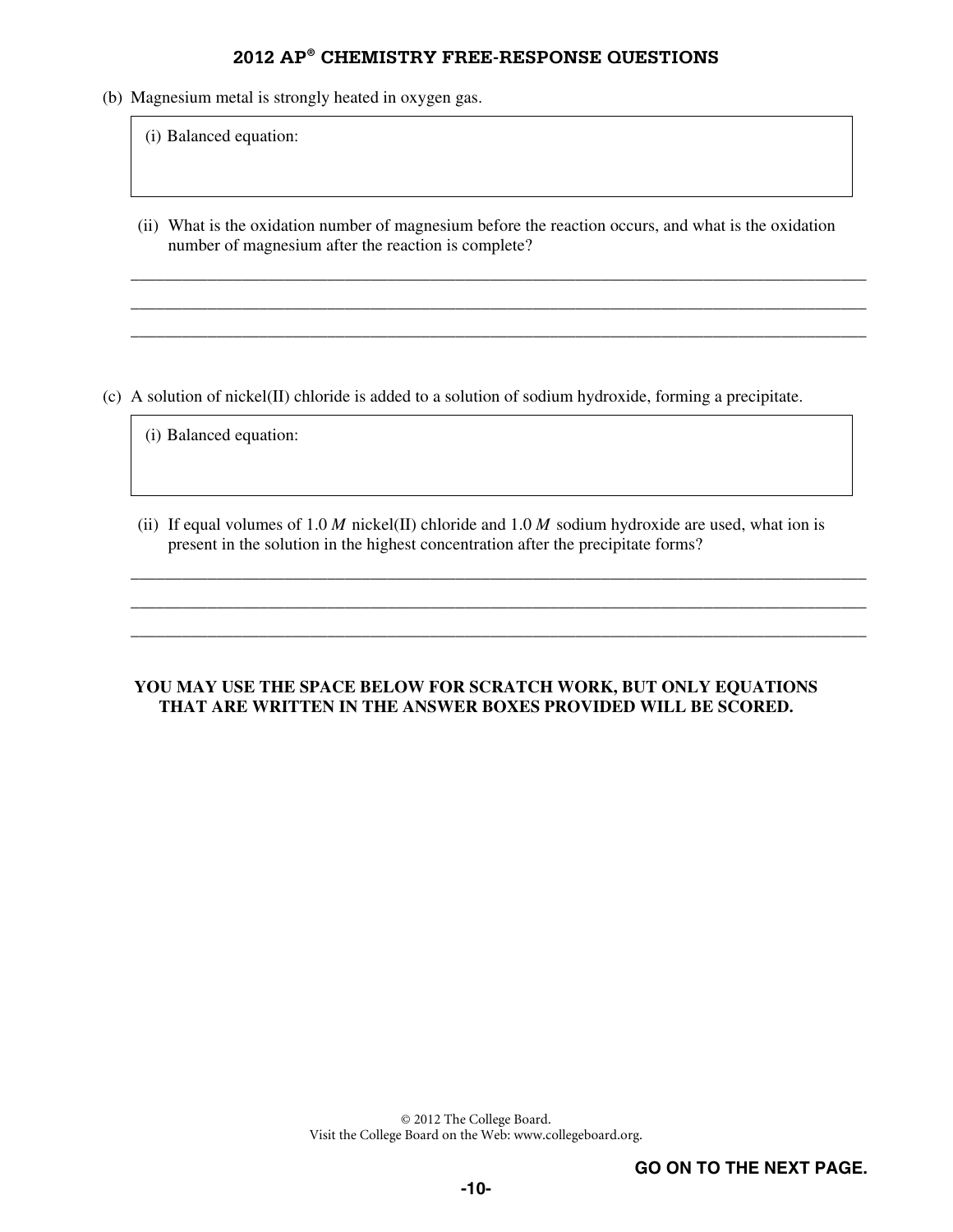Answer Question 5 and Question 6. The Section II score weighting for these questions is 15 percent each.

Your responses to these questions will be scored on the basis of the accuracy and relevance of the information cited. Explanations should be clear and well organized. Examples and equations may be included in your responses where appropriate. Specific answers are preferable to broad, diffuse responses.

| <b>Process</b>                | $\Delta H^{\circ}$ (kJ/mol <sub>rxn</sub> ) |
|-------------------------------|---------------------------------------------|
| $Br_2(l) \rightarrow Br_2(g)$ | 30.91                                       |
| $I_2(s) \rightarrow I_2(g)$   | 62.44                                       |

- 5. At 298 K and 1 atm, the standard state of  $Br_2$  is a liquid, whereas the standard state of  $I_2$  is a solid. The enthalpy changes for the formation of  $Br<sub>2</sub>(g)$  and  $I<sub>2</sub>(g)$  from these elemental forms at 298 K and 1 atm are given in the table above.
	- (a) Explain why  $\Delta H^{\circ}$  for the formation of  $I_2(g)$  from  $I_2(s)$  is larger than  $\Delta H^{\circ}$  for the formation of Br<sub>2</sub>(*g*) from  $Br<sub>2</sub>(l)$ . In your explanation identify the type of particle interactions involved and a reason for the difference in magnitude of those interactions.
	- (b) Predict which of the two processes shown in the table has the greater change in entropy. Justify your prediction.
	- (c)  $I_2(s)$  and  $Br_2(l)$  can react to form the compound  $IBr(l)$ . Predict which would have the greater molar enthalpy of vaporization,  $IBr(l)$  or  $Br_2(l)$ . Justify your prediction.

An experiment is performed to compare the solubilities of  $I_2(s)$  in different solvents, water and hexane  $(C_6H_{14})$ . A student adds 2 mL of H<sub>2</sub>O and 2 mL of C<sub>6</sub>H<sub>14</sub> to a test tube. Because H<sub>2</sub>O and C<sub>6</sub>H<sub>14</sub> are immiscible, two layers are observed in the test tube. The student drops a small, purple crystal of  $I_2(s)$  into the test tube, which is then corked and inverted several times. The  $C_6H_{14}$  layer becomes light purple, while the H<sub>2</sub>O layer remains virtually colorless.

(d) Explain why the hexane layer is light purple while the water layer is virtually colorless. Your explanation should reference the relative strengths of interactions between molecules of  $I_2$  and the solvents  $H_2O$  and  $C_6H_{14}$ , and the reasons for the differences.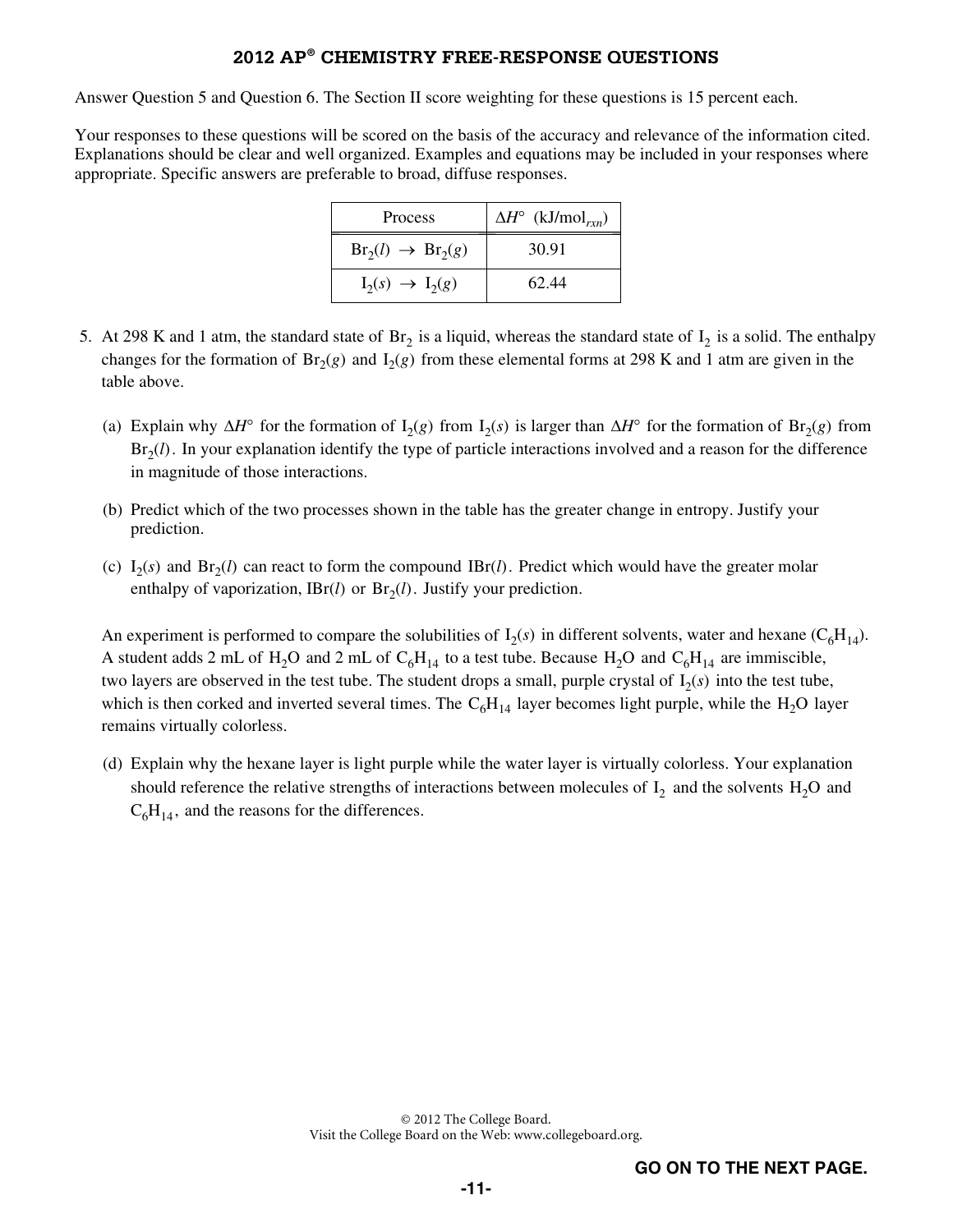- (e) The student then adds a small crystal of KI(*s*) to the test tube. The test tube is corked and inverted several times. The  $I^-$  ion reacts with  $I_2$  to form the  $I_3^-$  ion, a linear species.
	- (i) In the box below, draw the complete Lewis electron-dot diagram for the  $I_3^-$  ion.



(ii) In which layer, water or hexane, would the concentration of  $I_3^-$  be higher? Explain.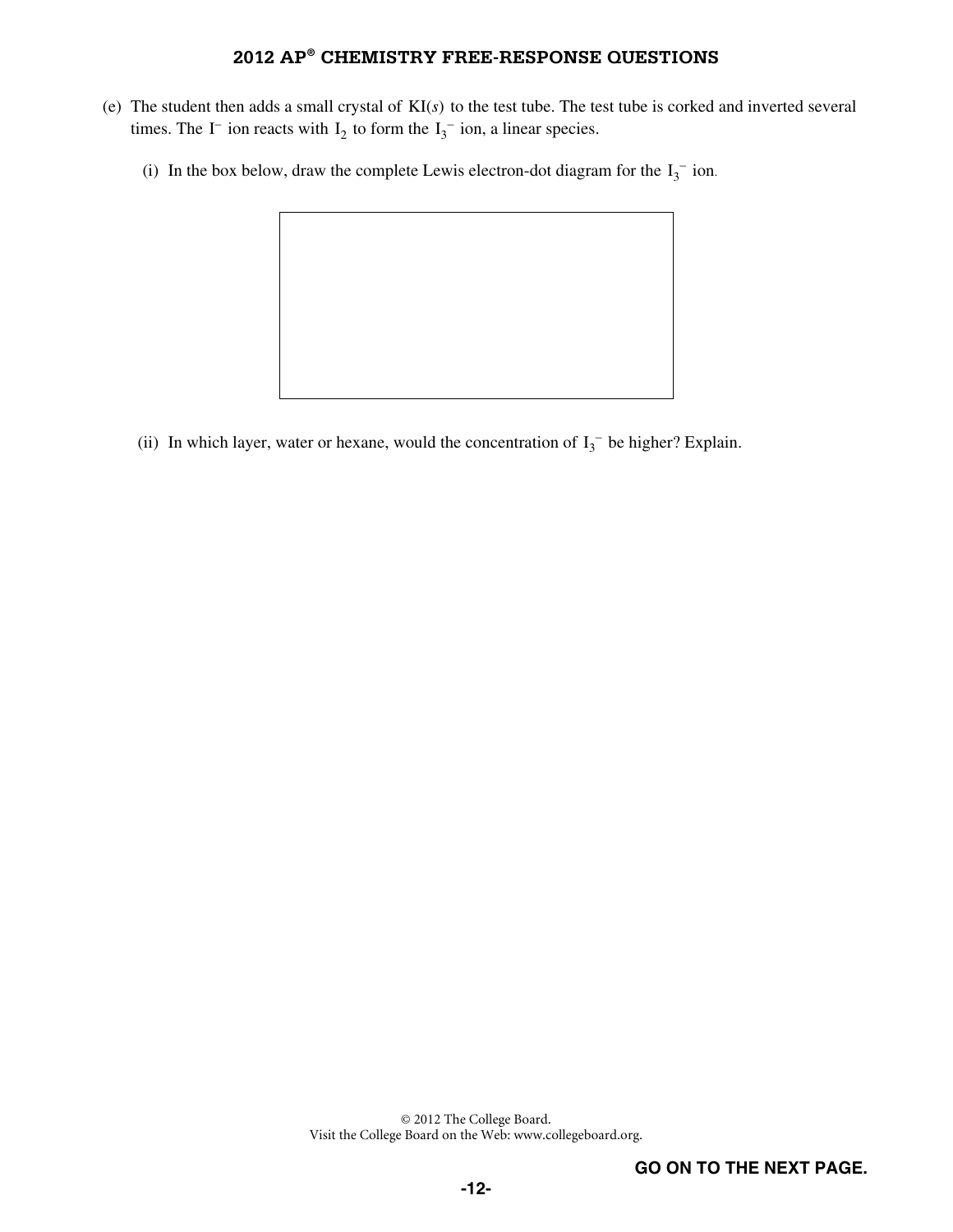6. In a laboratory experiment, Pb and an unknown metal Q were immersed in solutions containing aqueous ions of unknown metals Q and X. The following reactions summarize the observations.

> Observation 1:  $Pb(s) + X^{2+}(aq) \rightarrow Pb^{2+}(aq) + X(s)$ Observation 2:  $Q(s) + X^{2+}(aq) \rightarrow$  no reaction Observation 3:  $Pb(s) + Q^{2+}(aq) \rightarrow Pb^{2+}(aq) + Q(s)$

\_\_\_\_\_\_\_\_\_\_\_\_\_\_\_\_\_ , \_\_\_\_\_\_\_\_\_\_\_\_\_\_\_\_\_ , \_\_\_\_\_\_\_\_\_\_\_\_\_\_\_\_\_

(a) On the basis of the reactions indicated above, arrange the three metals, Pb, Q, and X, in order from least reactive to most reactive on the lines provided below.

least reactive metal most reactive metal

 The diagram below shows an electrochemical cell that is constructed with a Pb electrode immersed in 100. mL of 1.0 *M* Pb( $NO<sub>3</sub>$ )<sub>2</sub>(*aq*) and an electrode made of metal X immersed in 100. mL of 1.0 *M*  $X(NO<sub>3</sub>)<sub>2</sub>(aq)$ . A salt bridge containing saturated aqueous  $KNO<sub>3</sub>$  connects the anode compartment to the cathode compartment. The electrodes are connected to an external circuit containing a switch, which is open. When a voltmeter is connected to the circuit as shown, the reading on the voltmeter is 0.47 V. When the switch is closed, electrons flow through the switch from the Pb electrode toward the X electrode.



- (b) Write the equation for the half-reaction that occurs at the anode.
- (c) The value of the standard potential for the cell, *E*°, is 0.47 V.
	- (i) Determine the standard reduction potential for the half-reaction that occurs at the cathode.
	- (ii) Determine the identity of metal X.
- (d) Describe what happens to the mass of each electrode as the cell operates.